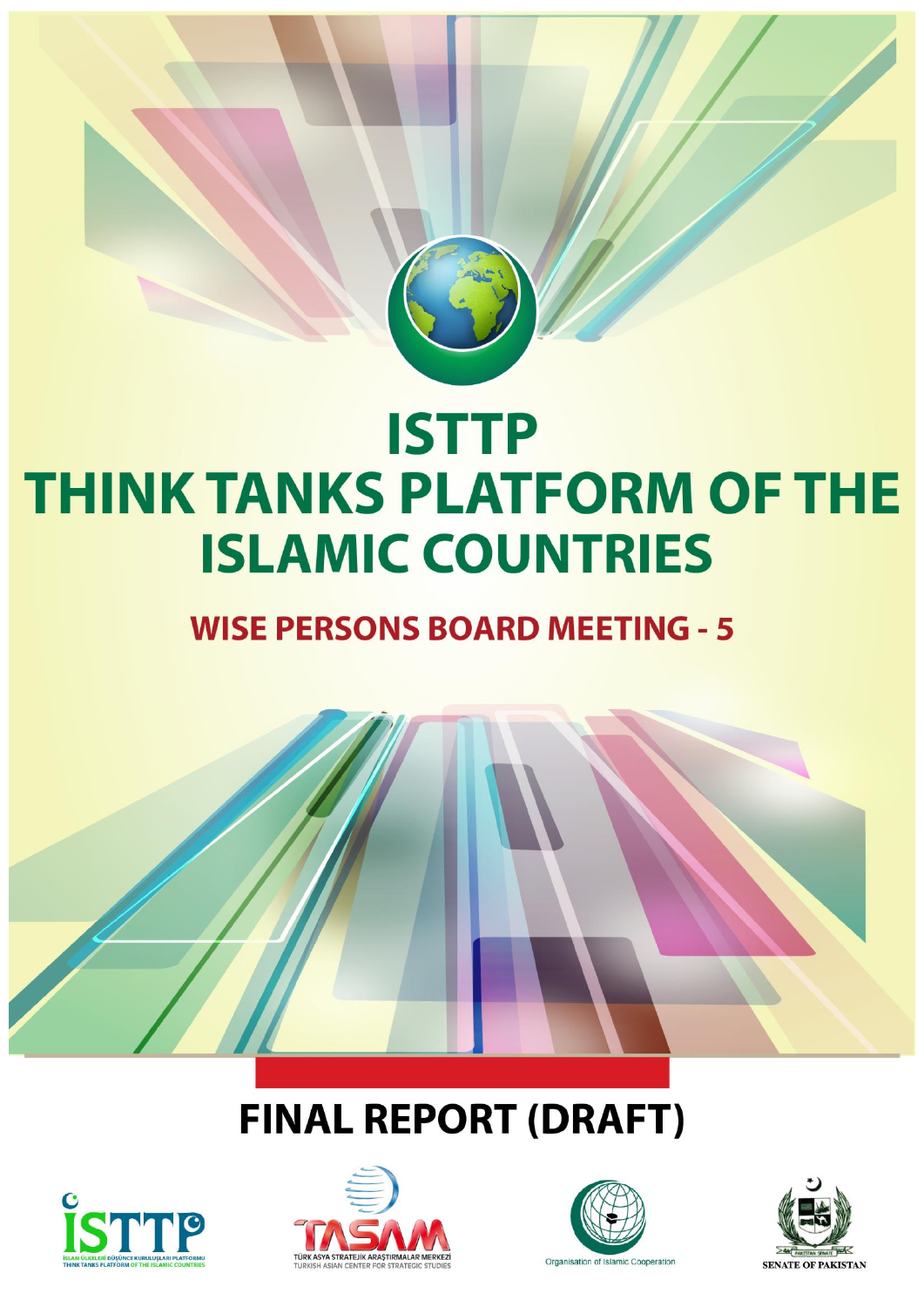**İSLAM ÜLKELERİ** DÜŞÜNCE KURULUŞLARI PLATFORMU (İSTTP) **AKİL KİSİLER KURULU TOPLANTISI - 5** 



**THINK TANKS PLATFORM OF THE ISLAMIC COUNTRIES WISE PERSONS BOARD MEETING - 5** 

### **ISTTP**

## **( THINK TANKS PLATFORM OF THE ISLAMIC COUNTRIES ) WISE PERSONS BOARD MEETING - 5 FINAL REPORT (DRAFT)**

The first meeting of Think Tanks Platform of the Islamic Countries Wise Persons Board which was suggested to be formed in 1st **Think Tanks Forum of the Islamic Countries** and confirmed to be formed in the second forum; was carried out on 1st March 2012 in Baku, Azerbaijan. The second meeting took place in Cairo; the third meeting took place on 28th October 2013 in Bagdad; also the forth meeting took place in Bagdad on 20th February 2014. 5th **ISTTP** (**Think Tanks Platform of the Islamic Countries**) **Wise Persons Meeting** was held **on 8th March 2015 in Islamabad** within the 6th Think Tanks Forum of the Islamic Countries:

### **A. ISTTP Wise Persons Board and Mutual List of Other Participants**

**Süleyman ŞENSOY,** Chairman of TASAM, Turkey **Ambassador (R) Ömür ORHUN,** Advisor to OIC & TASAM, Turkey **Prof. Zaleha KAMARUDDIN,** Rector of International Islam University of Malaysia **H.E. Ambassador Dr. Mostafa DOLATYAR,** General Director of IPIS, Iran **Senator Mushahid Hussain SYED,** IPRI ( Islamabad Policy Research Institute ) **H.E. Ambassador Humayun KABIR,** Director of BEI ( Bangladesh Enterprise Institute ), Bangladesh **Prof. Shamseldin Zeinal ABDIN,** Khartoum University, Sudan **Elnur ASLANOV,** Political Analysis and Information Provision Department of Administration of the President of the Republic of Azerbaijan **Dr. Abdulaziz SAGER,** President of GRC ( Gulf Research Center ), UAE **Major General (E.) Muniruzzaman**, Bangladesh Institute of Peace and Security Studies (BIPSS) **Ambassador (R) Murat İLHAN,** TASAM, Turkey **Ambassador (R) Prof. Ali Engin OBA,** TASAM Turkey **Dr. Muharrem Hilmi ÖZEV,** Secretary General of ISTTP (Think Tanks Platform of the Islamic Countries), Turkey **Dr. Hatem EL KADI,** President of IDSC, Egypt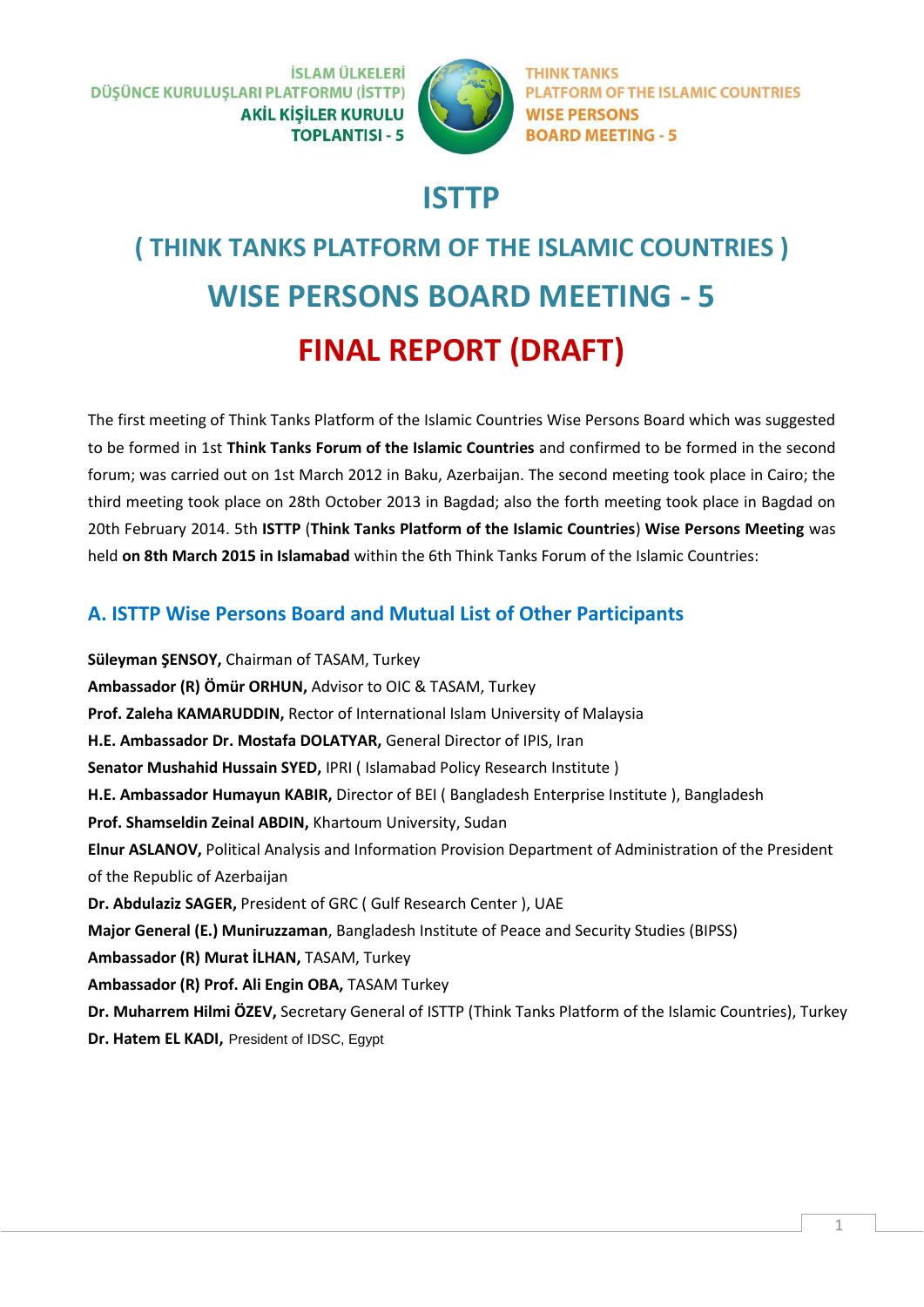**İSLAM ÜLKELERİ** DÜŞÜNCE KURULUŞLARI PLATFORMU (İSTTP) **AKİL KİSİLER KURULU TOPLANTISI - 5** 



**PLATFORM OF THE ISLAMIC COUNTRIES WISE PERSONS BOARD MEETING - 5** 

#### **B. Agenda of ISTTP 5th Wise Persons Board Meeting**

- **01.** Introduction
- **02.** Duties, functions and new members of Wise Persons Board (2015 Action Plan)
- **03.** Negotiations about institutionalization of Think Tanks Forum of the Islamic Countries
- **04.** Function and future of the Forum against the developments in the Islamic World and in the global level

**05.** Suggestions about strategic contributions of the think tanks for the change and transformation in the Islamic Countries

**06.** Ideas about the interaction between Think Tanks of the Islamic Countries and their peers in the West **07.** Other Issues

#### **C. Summary of Meeting Speech Notes**

The priority task of ISTTP Wise Persons Board is to develop suggestions about the functioning of Think Tanks Forum of the Islamic Countries and to monitor the process. In this regard, the development of the Forum, whose 6th is being prepared; then several suggestions were made to increase efficiency of the Forum. In here:

- **a.** To meet more frequently and with more intense agenda was suggested for Wise Persons Board Meetings,
- **b.** Islamic World Istanbul Awards, whose 1st was held in Islamabad; was highly welcomed and as being institutionalized to give the awards every year was determined by the aim of encouraging justice, peace and development in the Islamic World,
- **c.** To continue the Forum, which took a name as Think Tanks of the OIC Countries and then changed it again as Think Tanks of the Islamic Countries in the sixth meeting; with the name of World Islamic Forum (WIF) including the Muslims who have been out of the member countries of OIC was determined because of the institutional demands right after the first meeting organized with the name of **"Think Tanks of the Islamic Countries",**
- **d.** To turn the official website of the Forum, which has been broadcasting in four languages (English, French, Arabic and Turkish), more efficient and interactive,
- **e.** To hold Seventh World Islamic Forum on March 2016, in Tehran was decided by considering persistent demands for hosting the Forum from Iranian representatives,